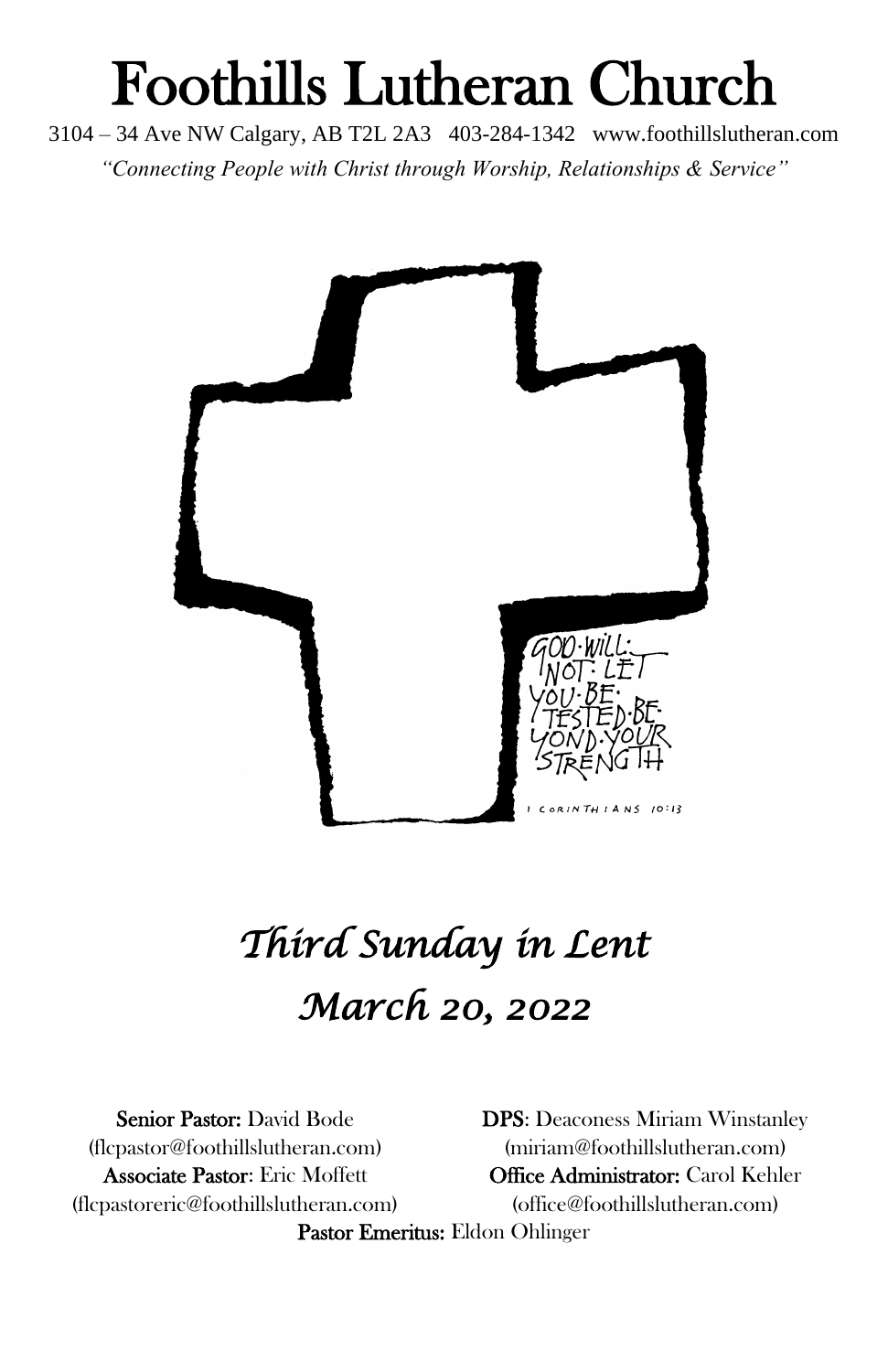**A Prayer Upon Entering:** Thank you, Lord Jesus Christ, for never deserting us or letting us be cut down and destroyed. May we respond by obeying Your commands, following Your will, and growing and developing as Your disciples. *Nurturing Lord, may we live fruitful lives for You.*

## *OUR WORSHIP TODAY*

|                                                             | Note: We omit the Gloria in Excelsis and the Alleluias during Lent |
|-------------------------------------------------------------|--------------------------------------------------------------------|
|                                                             |                                                                    |
|                                                             |                                                                    |
|                                                             |                                                                    |
|                                                             |                                                                    |
| <b>SERMON:</b> (Not) What We Were Hoping For $-Luke$ 13:1-9 |                                                                    |

**WELCOME:** We gather to rejoice this day in the goodness of the Lord! We invite you to join us in our songs of praise, our words of love, our prayers, and as we listen to the Word of God. May God bless your worship here today and fill your life with His love as you go through this coming week!

*WE CELEBRATE HOLY COMMUNION TODAY* as our Lord offers us His true body and blood for the forgiveness of our sins and the strengthening of our faith. By partaking of this Sacrament together, we confess our unity in faith and are drawn closer to one another and to the Lord. If you are a visitor, not belonging to the Lutheran Church-Canada, and wish to commune, please speak with the pastor before the service.

# *SERVING IN GOD'S HOUSE TODAY:*

*SUNDAY SCHOOL:* In today's lesson, "Healing Waters," Syrian commander Naaman travels to see the prophet Elisha, hoping to find a cure for his leprosy. Taking along letters of introduction from the king of Syria, silver and gold, and new clothing, Naaman travels first to the king of Israel. Fearing reprisal from the Syrians, the king sends Naaman away. Naaman is directed to Elisha's house, where a messenger tells him to go wash in the Jordan seven times. Despite his initial resistance, Naaman washes, and his flesh is transformed like that of a little child.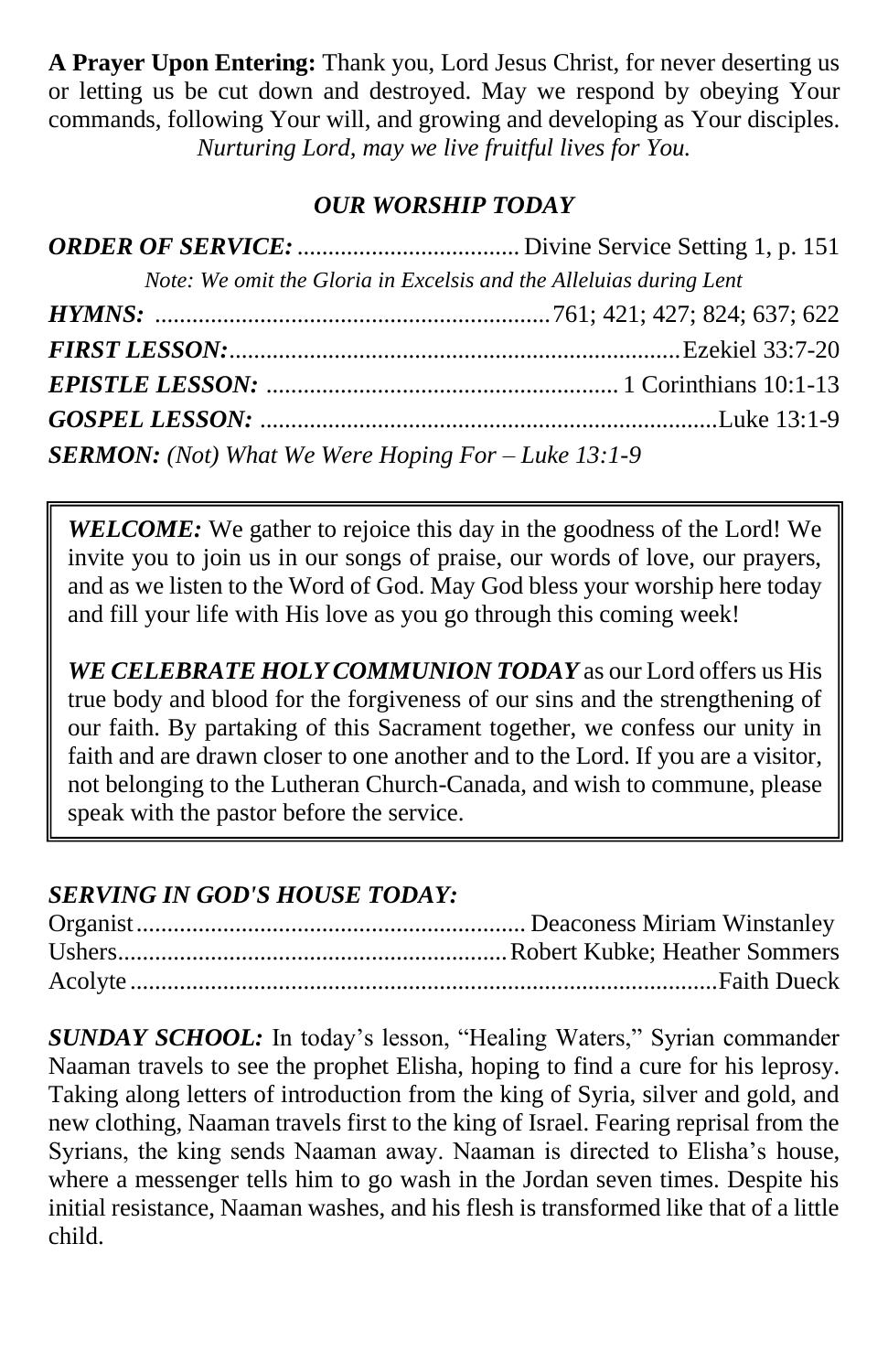| <b>THIS WEEK AT FLC</b> |                    |                             |  |
|-------------------------|--------------------|-----------------------------|--|
| <b>Monday</b>           | $7:00 \text{ pm}$  | Lenten Leaders' Bible Study |  |
| <b>Tuesday</b>          | 10:00 am           | LifeLight Bible Study       |  |
|                         | $7:30 \text{ pm}$  | <b>Ladies Bible Study</b>   |  |
| Wednesday               | 10:00 am           | Circuit Winkel              |  |
|                         | $6:30 \text{ pm}$  | Lenten Worship              |  |
| <b>Thursday</b>         | $1:30 \text{ pm}$  | <b>Ladies Bible Study</b>   |  |
| <b>Sunday</b>           | $9:00$ am          | Confirmation / Bible Study  |  |
|                         | $10:15 \text{ am}$ | Sunday Worship              |  |
|                         |                    | Coffee Fellowship           |  |

#### *LAST WEEK AT FLC*

| Week of: | <b>Attendance</b> | <b>Midweek Worship/Communion</b> |
|----------|-------------------|----------------------------------|
| March 13 | l 08              | 27/16                            |

\* *Attendance numbers include online participants*

*IN OUR PRAYERS THIS WEEK: In Hospital:*! *Homebound: For Special Intercession: Family Focus*:.

# Weekly Offering Needs **\$8,288.46** Our Budget Goal Envelope Gifts Received Last Week | \$10,861.00 \$431,000.00 Envelope Gifts Received to Date  $\vert$  \$85,493.00  $\vert$  +/- **YTD Total Offerings Needed to Date**  $$91,173.08$  -\$5,680.08

### *OUR STEWARDSHIP OF GOD'S GIFTS*

*Non-Budget and Miscellaneous Gifts:* Plate 160.00; FLSR 500.00; Organ Fund 68.00; NYG 75.00.

*WE EXTEND OUR CHRISTIAN SYMPATHY* and the glorious hope of the resurrection to Kolby and Jolene Chan and family at the death of Kolby's brother, Tony. We pray that God would comfort this family with His everlasting love and comfort.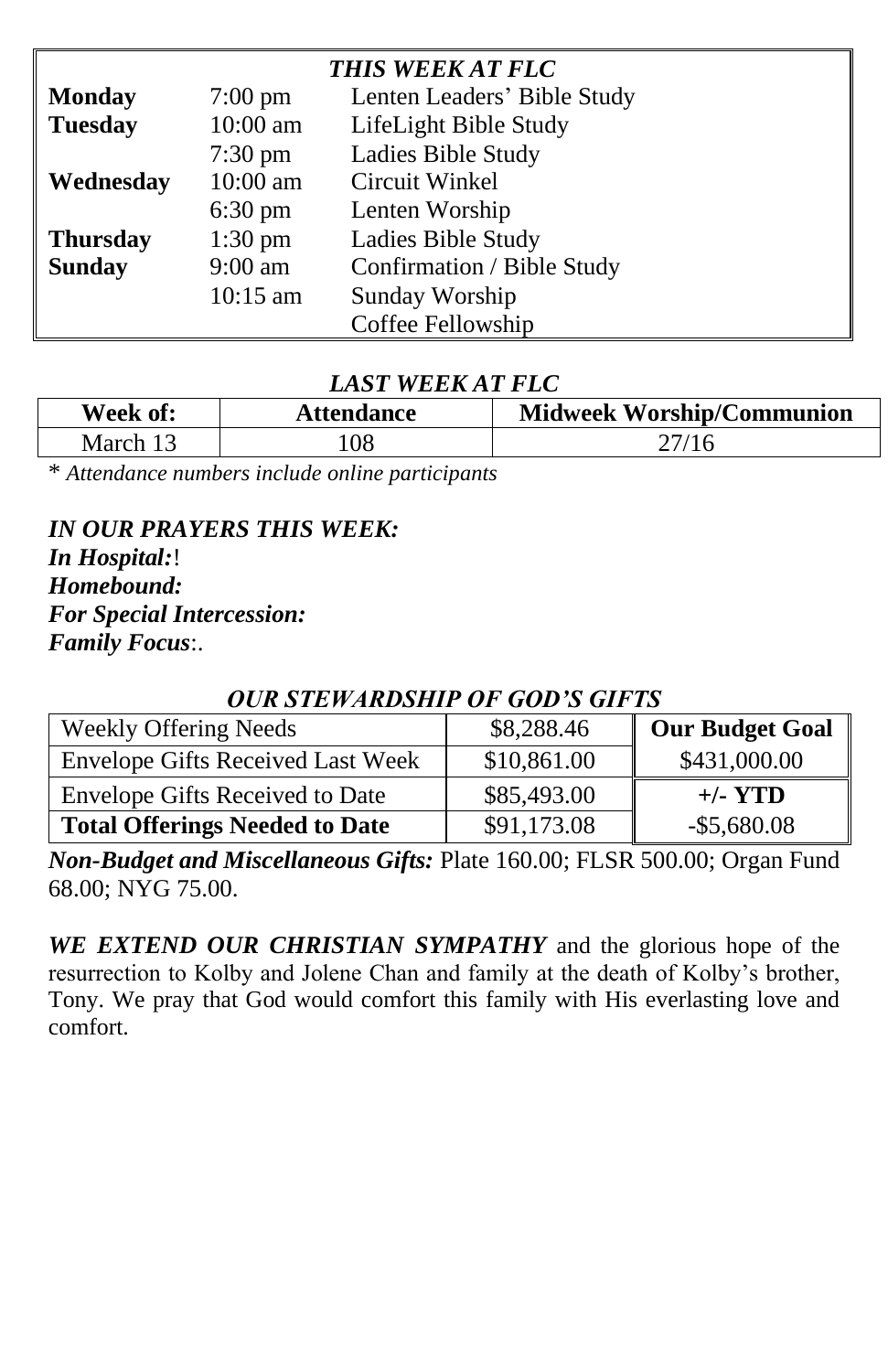#### *MISSION OF THE MONTH:* **LUTHERAN CHURCH-CANADA NATIONAL YOUTH GATHERING**

The 12th LCC NYG will be July 15-19, 2022, in Winnipeg, and the theme is "IN NOT OF," based on Philippians 3:20. The NYG's mission statement is: "Providing opportunities for Lutheran youth to grow in faith and relationship with others as the body of Christ," which is accomplished by providing opportunities for youth, leaders, and volunteers to join in corporate worship, study God's Word, be equipped through large and small group sessions, reach out to the community through servant events, and engage in fellowship and fun. For more info about the NYG, visit [www.lccnyg.ca.](http://www.lccnyg.ca/)

The Foothills youth group is well provided for; the \$495 registration fee and travel costs have been taken care of through fundraising and donations for all our youth. However, the registration fee has been \$495 since 2007, even though it actually costs closer to \$700 per person, and that difference is subsidized by donations to the NYG budget, which is managed through Synod office. This funding helps all the youth groups in the Synod be able to attend.

You can donate by marking your offering envelope for "the Synod NYG fund".

To donate directly to Synod office with a credit card, go to <https://lccnyg.ca/support-the-nyg/> and click on "Donate via the Lutheran Church-Canada website," or mail a cheque to Lutheran Church-Canada with "NYG donation" on the memo line.

If you have questions about the NYG, Michelle Heumann and Pastor Eric are on the planning committee!

*THE LUTHERAN HOUR:* **"Everything I Have Is Yours"** Speaker: Rev. Dr. Michael Zeigler. Being very bad can get one lost, but so can being very good. (Luke 15:1-32). Hear this inspirational message on CHRB 1140 AM at 8:00 am Sunday morning. Streaming audio and podcasts at [www.lutheranhour.ca](http://www.lutheranhour.ca/)

*LUTHERAN HOSPITAL MINISTRIES WALK/RUN FOR LOVE:* The walk this year is on April 30, 2022 starting at Faith Lutheran Church. Registration begins at 8:30 am. We will walk in any and all weather (because we can) so please dress accordingly. This is exciting because we can meet in fellowship, the cause is worthy, and God is great! (This of course assumes AHS doesn't impose any new restrictions between now and the walk.)

 Pledge forms are available on the Welcome Desk and/or online at [www.lhmsa.ca.](http://www.lhmsa.ca/) Consider lending your efforts to Lutheran Hospital Ministries and help us raise \$15,000 for the society so we can visit folks in need and help them with spiritual, emotional and physical healing.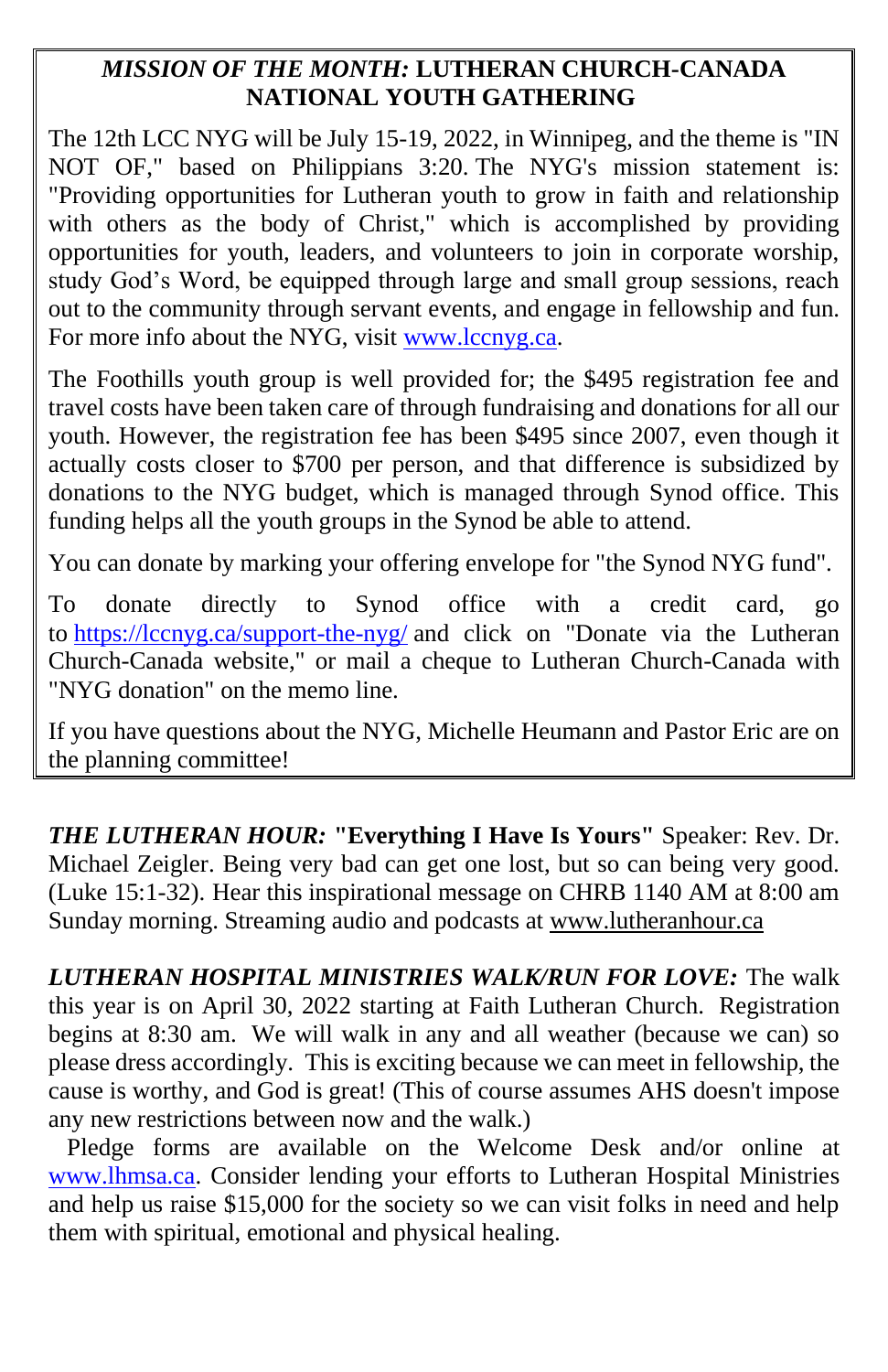

*LENT: A TIME FOR RENEWAL* is the focus of our special Lenten midweek services. This week we look at *Lent: A Time for Renewal of True Religion.* Services begin at 6:30 pm. A calendar listing all of our Lenten and Easter observances is available on the Welcome Desk.

*OUR LENTEN LEADERS' BIBLE STUDY:* We are once again encouraging our leaders and all who are interested to join us for a special time of spiritual encouragement in the Word of the Lord. This year we will focus on *Prayer: We Speak to God,* building on our recent look at the Lord's Prayer in worship. We offer this in person, Mondays from  $7:00 \text{ pm} - 8:30 \text{ pm}$ . We will also offer an online presentation of the study at the same time. The pastors will rotate back and forth between one week online and one week in person. To register for the online study, please speak to the pastors.



*AN UPDATE ON OUR COFFEE FELLOWSHIP:* We are once again having coffee and treats with safety precautions, working towards

getting back to normal again. *On non-Communion Sundays (March 27 this month*), we will be serving coffee and prepackaged treats to those who would like to fellowship after church. Coffee time may look a little different for a while as we strive to keep our members safe. Coffee will be poured for you and individual creamers and sugar packets will be available. Please note that there is no pressure to attend, but to only come if you are comfortable and are feeling well. We pray that God will bless us through mutual encouragement during our times of fellowship!

 As a side note, if you are interested in helping with coffee in the future, please contact Sarah Knudtson or Heather Sommers!



*VACATION BIBLE SCHOOL REGISTRATION:* This year's program, "Jesus, Our Lifeguard" will run **July 4-8** in person, God willing! Through the week we will be looking at water rescues in the Bible, and the rescue from sin, death and the devil that we have

through Jesus. Registration with forms available on the Welcome Desk or online at [www.foothillslutheran.com/christianeducation/vbs.](http://www.foothillslutheran.com/christianeducation/vbs) We are also looking for volunteer teachers, helpers, and games and craft leaders. If you are interested and available, please contact Deaconess Miriam or Pastor Eric.

*"FAMILY" BOARD GAMES NIGHT:* Join the youth on **Friday, April 8**, for our annual family board game night! The whole Foothills family is invited to play board games from 7-10 pm in the Fellowship Hall. Invite a friend and come prepared to try some new games! Please RVSP to Pastor Eric by the 4<sup>th</sup> so we have an idea of how many people to set up for.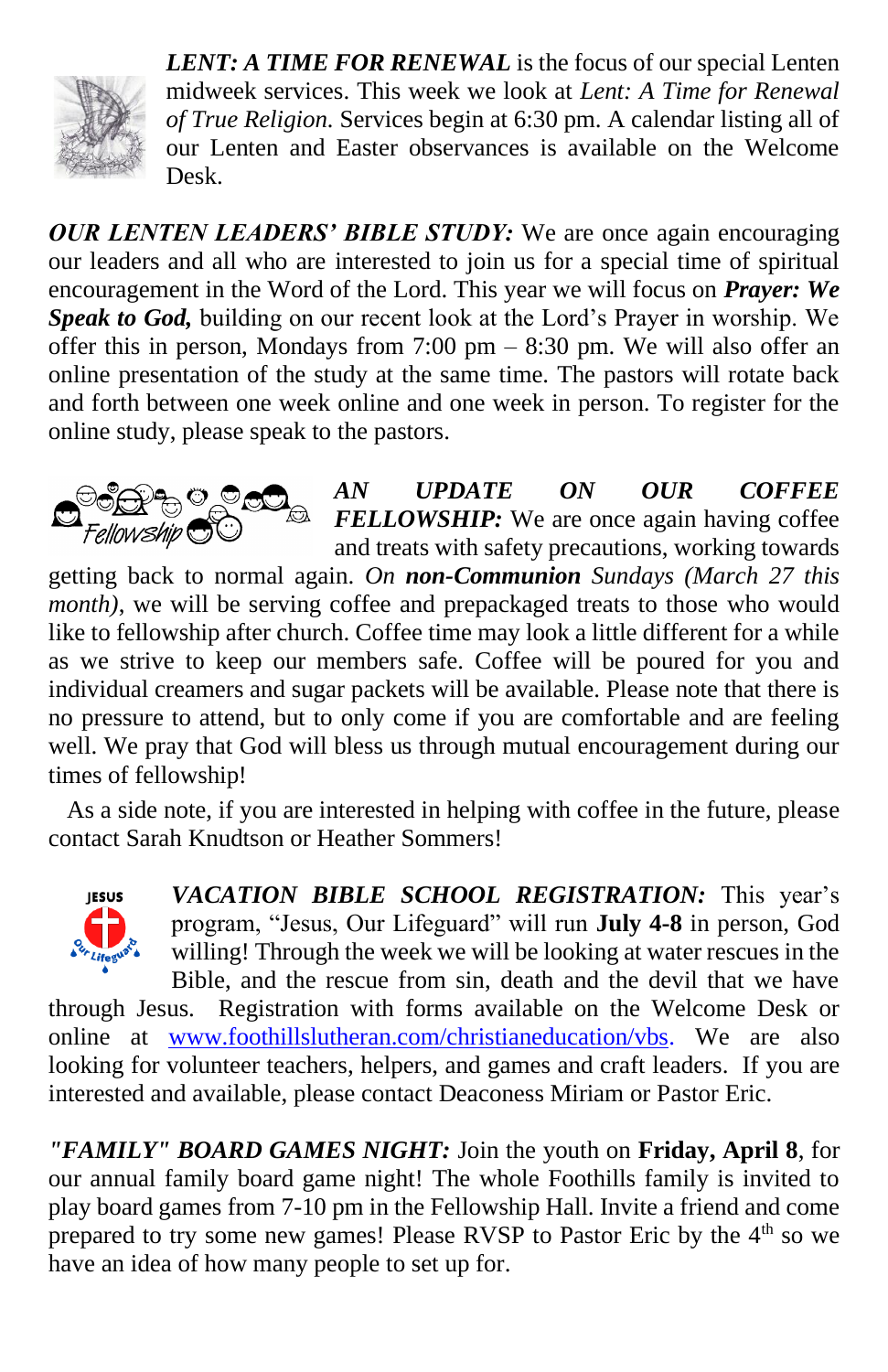*IF YOU ARE INTERESTED IN PLAYING* as part of our Contemporary Music teams, please contact Pastor Eric. No experience necessary!



*MISSION PRAYER:* **Rev. Máximo Romàn Urroz** is a missionary pastor serving the community of Pita Ginotepe, Nicaragua. **Prayer:** Heavenly Father, as Your Son sent forth His Church to make disciples of all nations, we lift up before You Rev. Urroz, asking You to sustain him by Your Spirit and bless his labours for the sake of the Gospel; Lord in Your mercy, **C: Hear our prayer.**

*PRAYER VIGIL:* We are invited to come to our Heavenly Father in prayer for ourselves, for our community, and for the world. What a privilege He gives us, that, in Jesus' Name we can come to Him as dear children come to their dear father. Join with your brothers and sisters in prayer Good Friday through Easter Sunday morning. We are organizing a prayer vigil and invite you to participate by signing up for ½ hour slots. We will be sending out information on how to sign up online, and there will be a sign-up sheet posted on Deaconess Miriam's door.

*EASTER IS A GREAT TIME TO INVITE OTHERS* to come and see the wonders of God's love and grace. Invite a friend to join you, as we remember all that our Saviour has done for us and thank God for the victory we have through Jesus Christ. Invite them to breakfast, too! Our special services of Easter and Holy Week:

| April $14th$ | Maundy Thursday Communion Service $-6:30$ pm             |
|--------------|----------------------------------------------------------|
| April $15th$ | Good Friday Worship at 10:15 am                          |
| April $17th$ | Easter Sunrise Service with Communion at 7:30 am         |
|              | Easter Resurrection Celebration with Communion 10:15 am. |

Let us remember all that our Saviour has done for us, and to thank God for the victory we have through Jesus Christ, and share this great and glorious news of the Living Lord with our friends and family.

# *OUR MEMORY VERSE CHALLENGE*

*How do we memorize?* For each verse take two minutes every night and say it through twice, together, or once in the morning and once in the evening." Do this as a family at mealtimes. Do it every day of the week. Repetition is important.

### *This week's verse: Romans 8:38–39*

For I am sure that neither death nor life, nor angels nor rulers, nor things present nor things to come, nor powers, nor height nor depth, nor anything else in all creation, will be able to separate us from the love of God in Christ Jesus our Lord.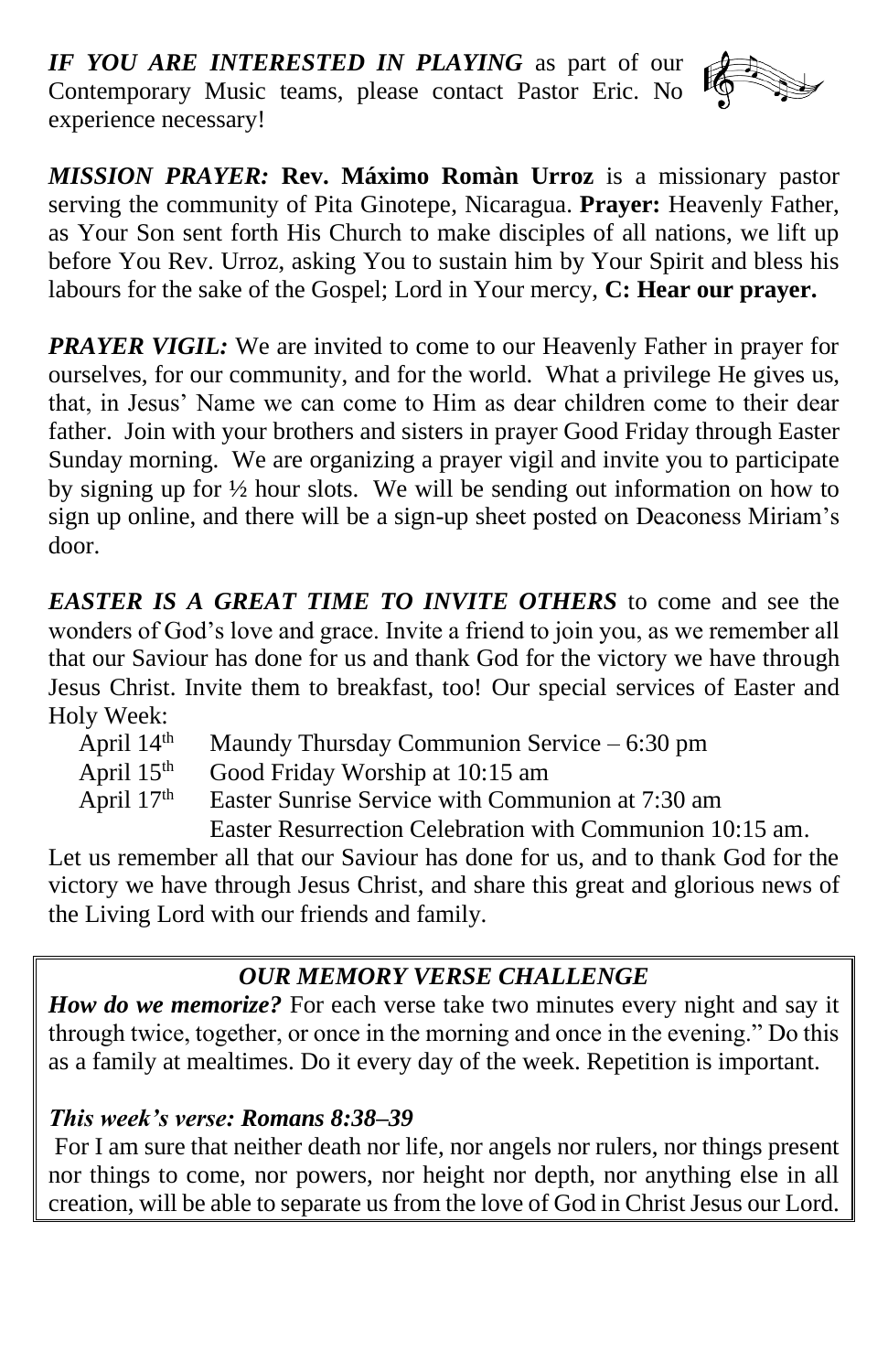

**20th March 2022** THIRD SUNDAY IN LENT Return to the Lord





Talk about the Bible verse. What word or phrase was important to you as you read these verses?





**TALK** 

Lord God, we turn to you. Please show us mercy. Amen.



God is merciful and forgives your sins.